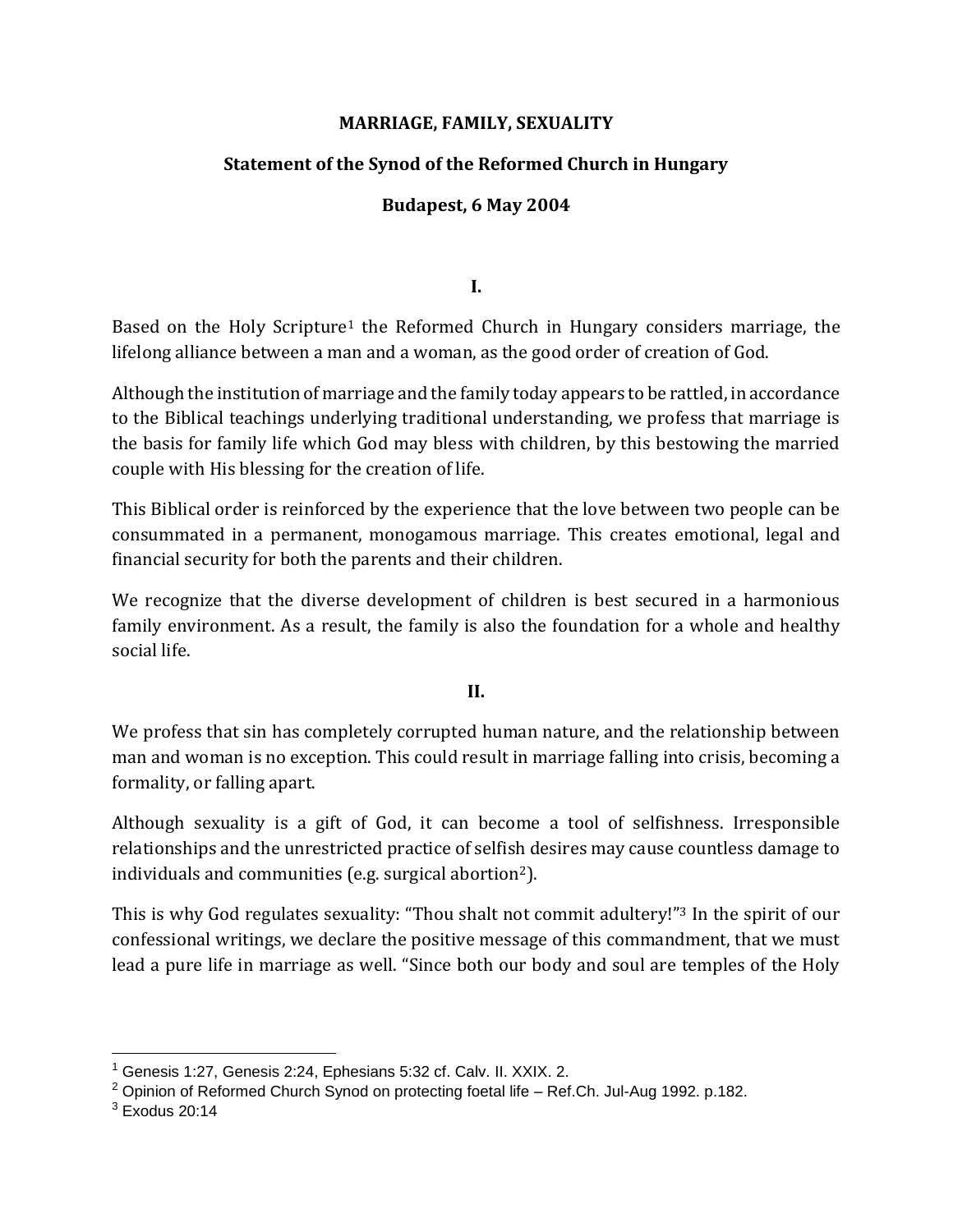Ghost, God commands us to preserve them pure and holy. He forbids therefore all unchaste actions, gestures, words, thoughts, desires and whatever can entice men thereto."<sup>4</sup>

Nowadays, also known as the era of the sexual revolution, Christians – with all people – are exposed to greater temptation than in the times when society itself judged those breaking the above commandment under more stringent standards.

We do not believe that humans of previous times were better, or that humans in our era are any more guilty, because as it is written in Scripture, "all have turned aside, together they have become worthless, there is no one who shows kindness, there is not even one."<sup>5</sup> Yet we still have a duty to draw the attention of our church and our people to current sins such as uninhibited sexual life, pornography, prostitution and any other form of sexual exploitation, along with the irresponsible handling of the consequences.

The massive and unrestricted presentation and dissemination of the above adversely impacts the development of the personalities of our children, infecting public morals and becoming a source for numerous forms of crime.

In a spirit of repentance, we confess that not even our church has been able to make a strong moral stand in the world by demonstrating the virtues of purity and fidelity.

We regret and disapprove of the divorces which occur among the members and office bearers of our church<sup>6</sup>. Yet, in solidarity with all of our contemporaries, we proclaim the grace of God, the gospel of conversion and the chance for new beginnings, which we consider to be the only opportunity for moral renewal in both our individual and community lives.

### **III.**

It is with this disposition that we touch upon the phenomenon that wishes to designate life companions of different sexes and long-term relationships of same-sex couples as equivalent to the institution of marriage.

We are aware that there are fellow human beings who are incapable of marriage according to the order of creation, as they are attracted to members of their own sex, be it a genetic or learned inclination or of their own volition.

We do not morally qualify this inclination. We receive these brothers and sisters with considerate pastoral care, and handle their profound human dilemma discreetly and with

<sup>4</sup> Heid.Cat. Q/A 108/109

 $<sup>5</sup>$  Romans 3:12</sup>

<sup>6</sup> Resolution of Synod Court - J. No. 5/1985